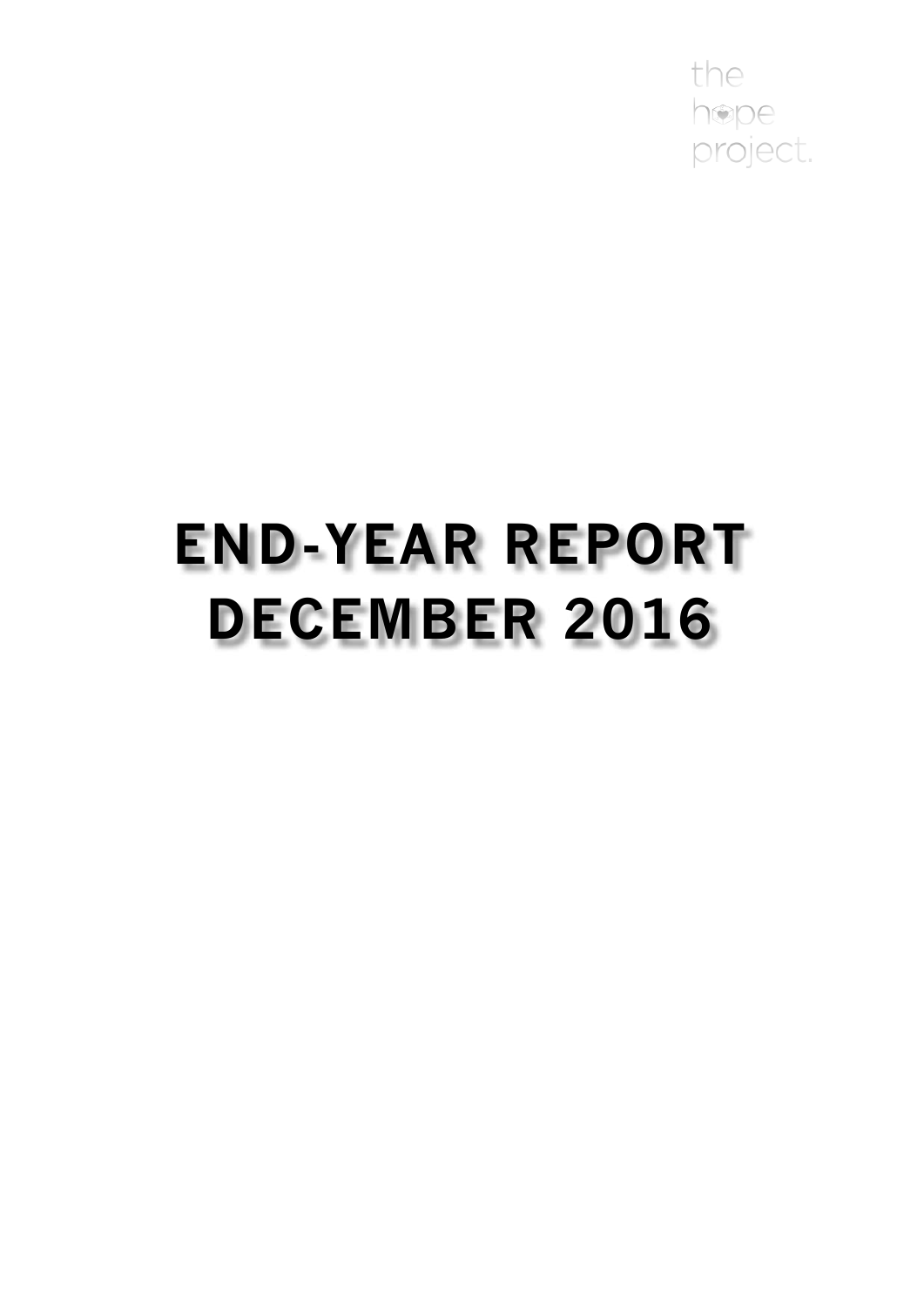the<br>hope<br>project.

### **INDEX**

| 3         | SUMMARY                  |  |
|-----------|--------------------------|--|
| $4 - 14$  | HIGHLIGHTS               |  |
| 15        | <b>PARTNERSHIPS</b>      |  |
| $16 - 17$ | <b>MEDIA APPEARANCES</b> |  |
| 18        | SPONSORSHIPS             |  |
| 19        | MOVING FORWARD           |  |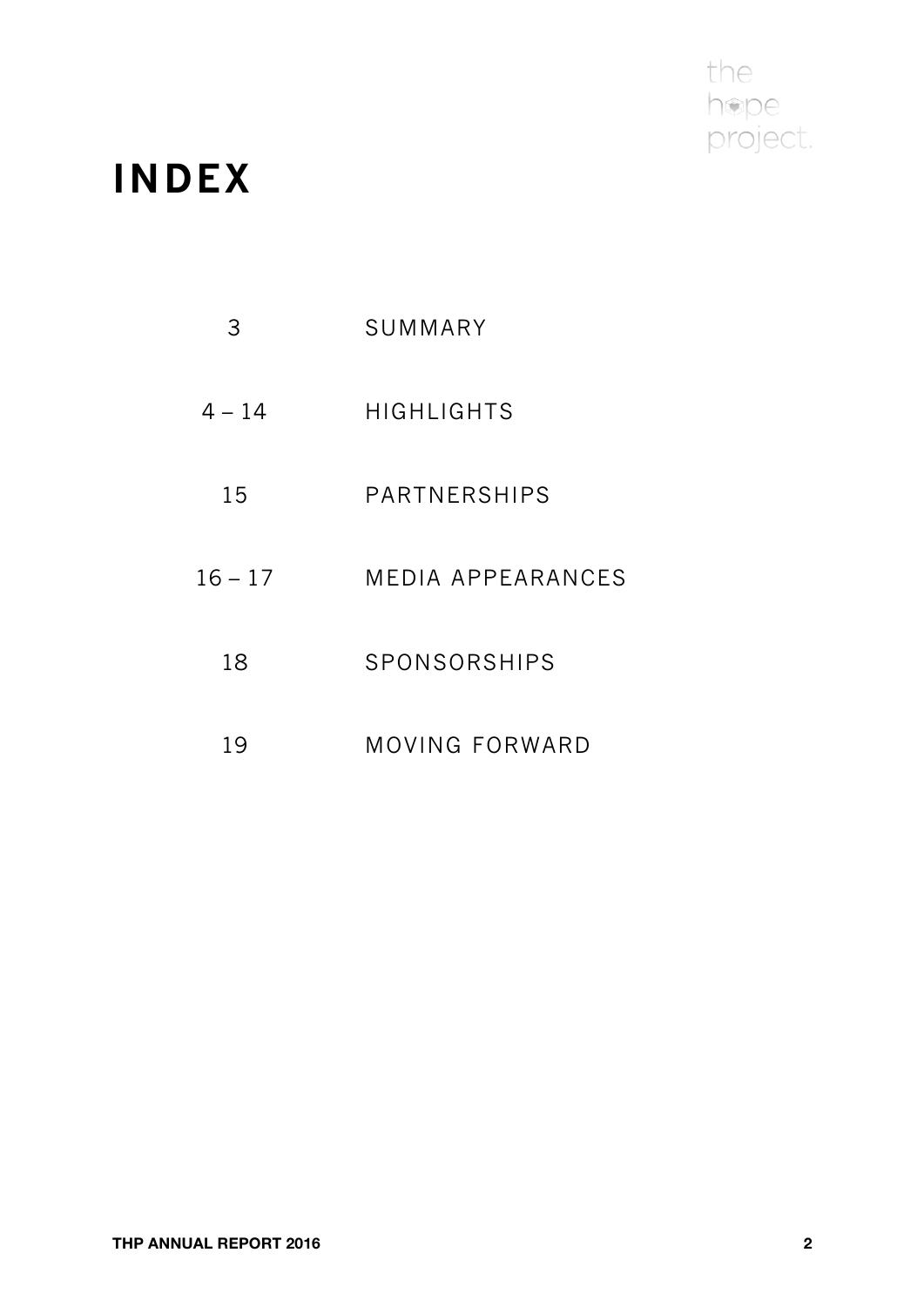

## **SUMMARY**

2016 has been a momentous year. Early Autism Project turned 10 years old, and in conjunction with this milestone, The Hope Project was birthed. Under The Hope Project umbrella, there are and will be continuous campaigns, services and resources which are readily available for our community – in line with its vision to make world-class services for autism accessible to all.

Below is a report that details the outworking of The Hope Project's events, collaborations, campaigns, services and resources for 2016. This report will be updated every term for accountability and transparency purposes.

To stay updated with this report or if you have any questions at all, drop us an email at projects@autismmalaysia.com.

All throughout the year, our activities will also be continuously updated through our social media links and website:

www.autismmalaysia.com

www.facebook.com/eapmalaysia

- @eapmalaysia
- www.pinterest.com/eapmalaysia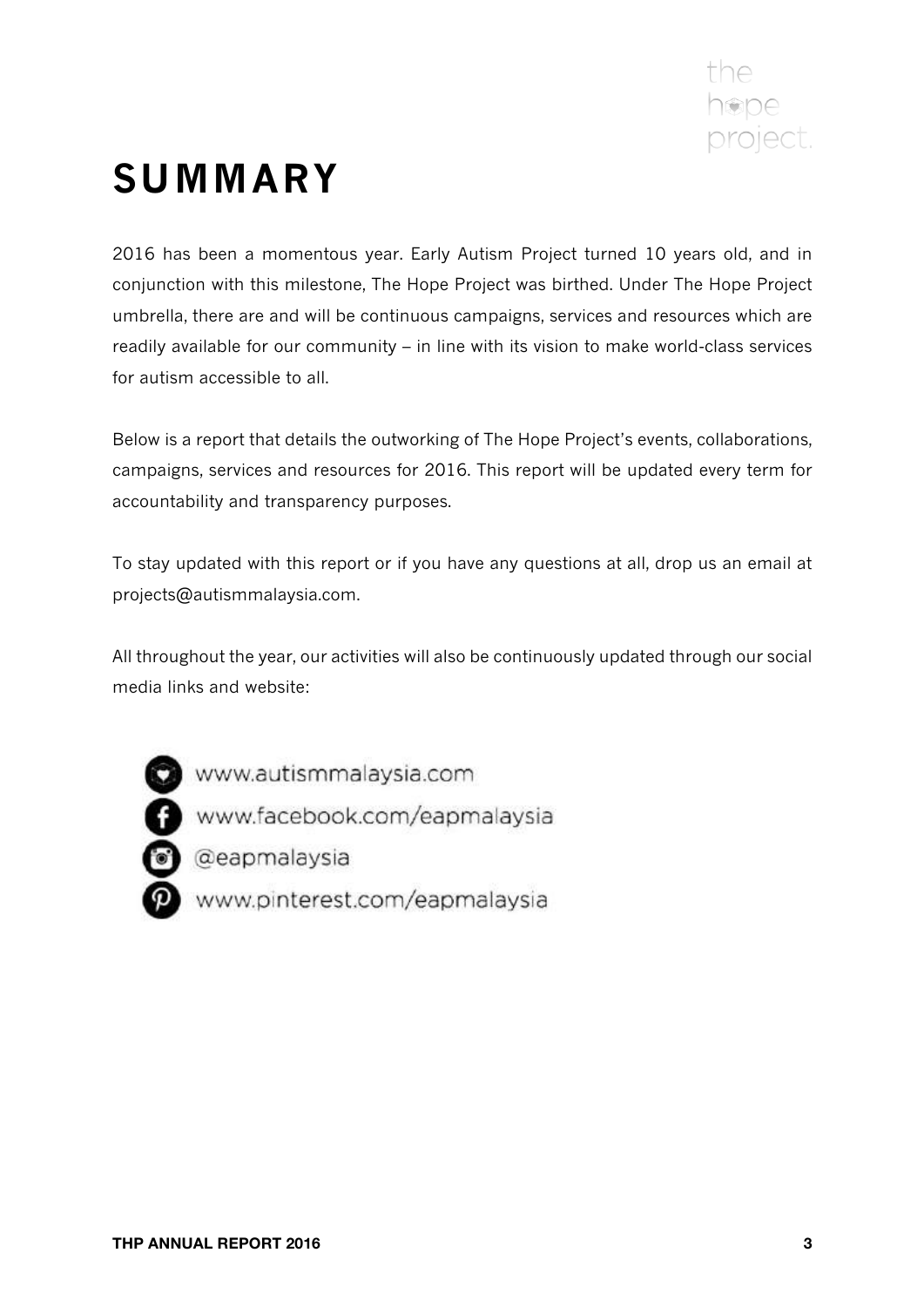

### **HIGHLIGHTS**

#### **WE HOSTED 3 MAJOR AWARENESS AND EQUIPPING EVENTS**



#### **WORLD AUTISM AWARENESS DAY – 2ND OF APRIL**

Held in USCI University (North Wing), we saw about 300 people gather to celebrate and encourage acceptance and awareness of autism in Malaysia. On this day, we also pioneered Malaysia's first Paint for Autism. Paint for Autism represents the collaborative effort of the community to come together, and celebrate hope for individuals with autism.



#### **EAP'S 4TH ANNUAL CONFERENCE – 8TH OF OCTOBER**

Titled Speech & Language Development in Children, the conference was held in Vistana Hotel KL with 120 participants from various medical and professional backgrounds. EAP's director, Jochebed Isaacs presented on various topics including red flags of speech delay, milestones of speech development, encouraging speech in a group setting and more to equip our community with relevant and practical skills to develop better speech and language in their children.



#### **EAP'S 10th ANNIVERSARY & THE HOPE PROJECT LAUNCH – 8TH OF OCTOBER**

The Hope Project (in partnership with Yayasan Kajian Pembangunan Malaysia) was launched in conjunction with EAP's 10-Year Anniversary. We celebrated the milestones of EAP since 2006 and also raised funds for The Hope Project's outworking for 2017. More than 200 guests joined us for the launch as Subang Jaya State Assemblyman, YB Hannah Yeoh launched the non-profit initiative.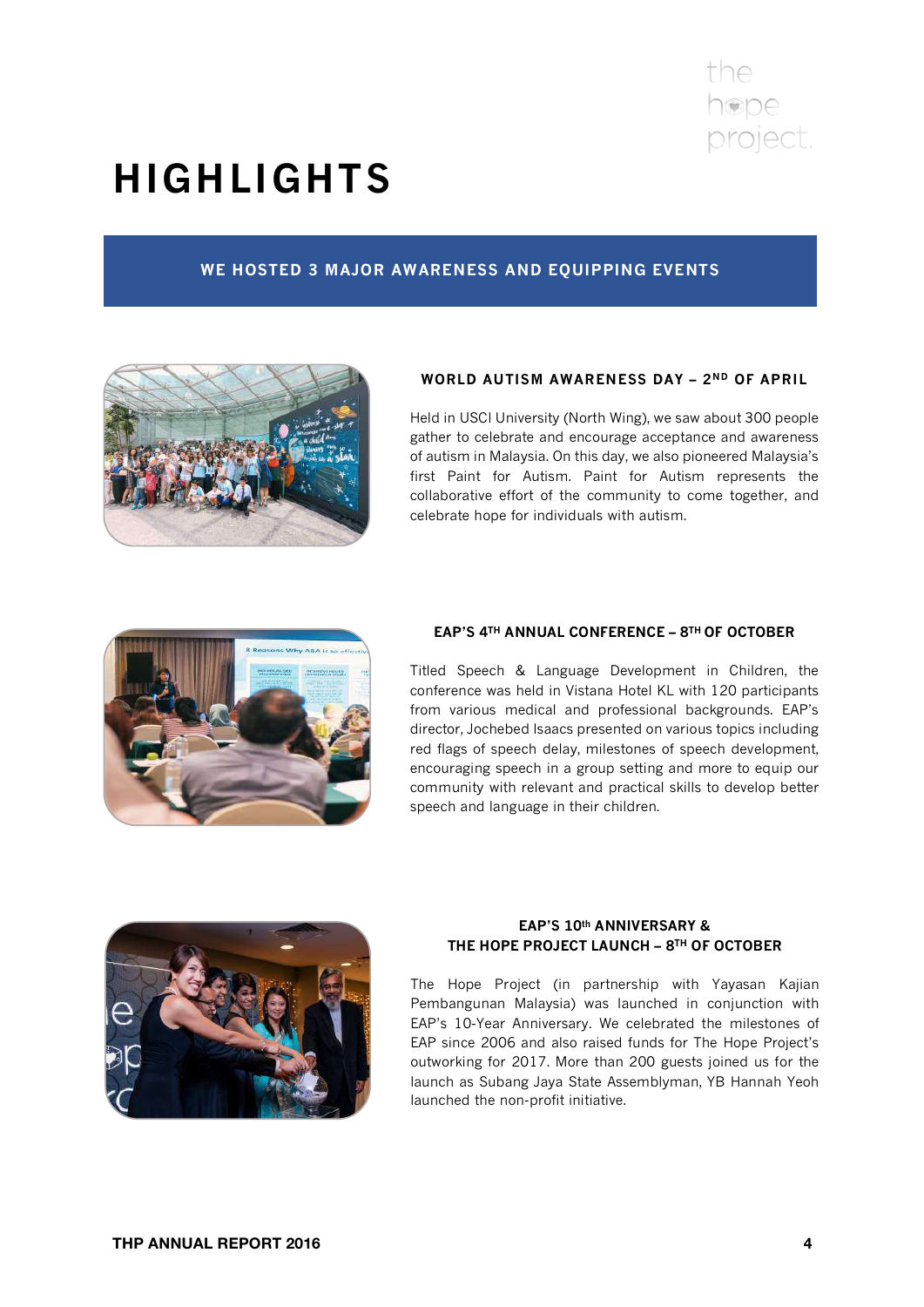

#### **RAN 2 HOSPITAL BOOTH CAMPAIGNS**



Having hospital booths allowed us to have direct, interactive engagement with families and children in our local community to further boost education and awareness about autism. We spent 3 days respectively at both hospitals and engaged with about 300 people. For these campaigns, we provided informative resources

and held an engagement activity to help people learn more about how it feels like to have autism.



#### **THE ENGAGEMENT ACTIVITY**

The engagement activity was a video where participants listened to 30 seconds of instructions where they had to figure out what was being said. 1 phrase was repeated in many different foreign languages during this time. The phrase was 'Draw A Blue Car, and the purpose of the activity was to demonstrate how it feels to have autism – how others may converse may not be how people with autism would understand, instead, it often sounds foreign to them. What is learned is based on the words of Dr. Ivar Lovaas: "If they can't learn the way we teach, we teach the way they learn".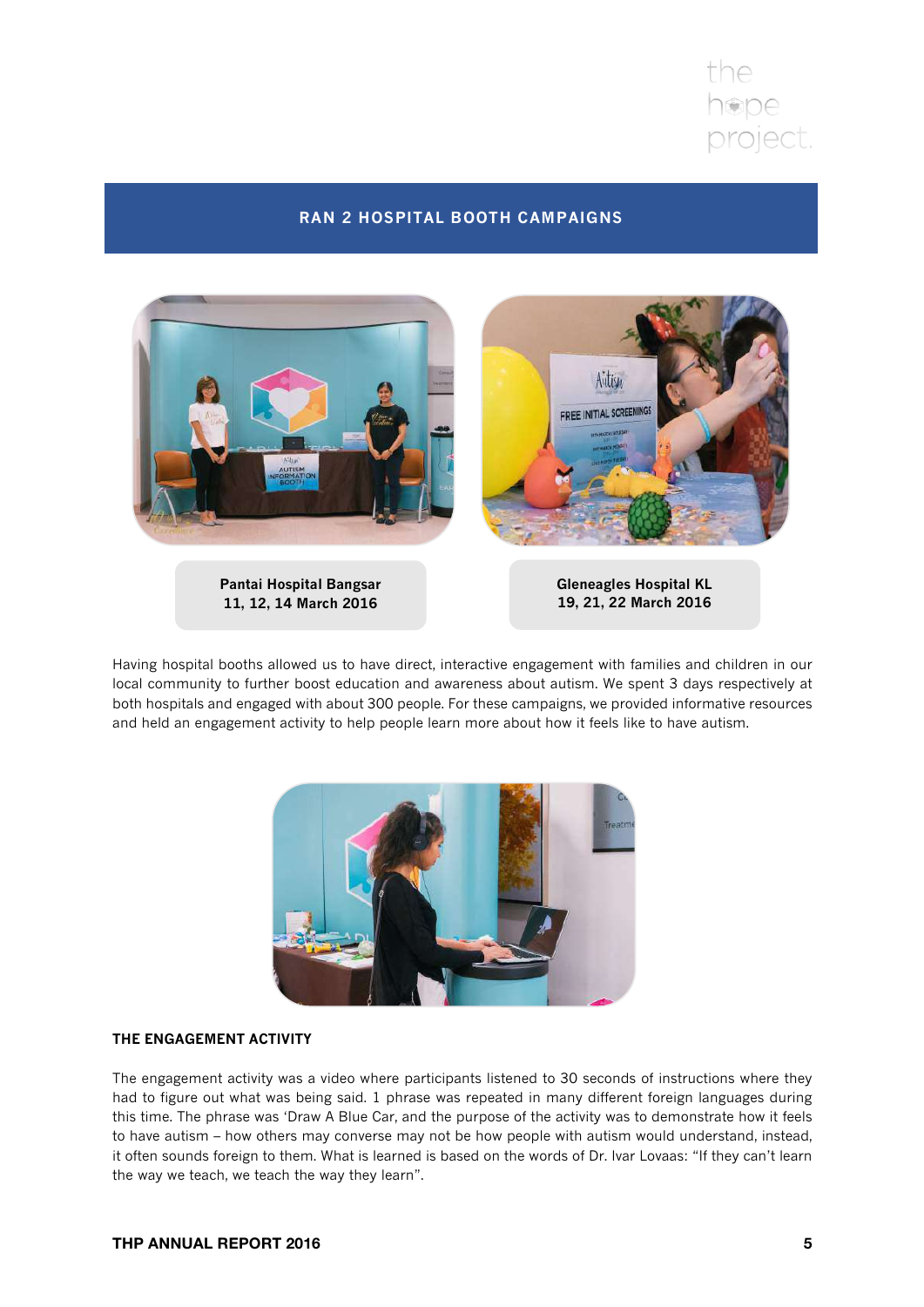

**Taylor's College Subang (SS15) – Educational campaign 'Prism Project' (19/20 July)**



**HELP International School – Themed 'Love Someone With Autism' (25 Mar)**



**Fairfields Kindergarten – Themed 'Love Someone With Autism' (12 July)**



**Sri Emas International School – Fundraising + Awareness Campaign (25 Nov)**



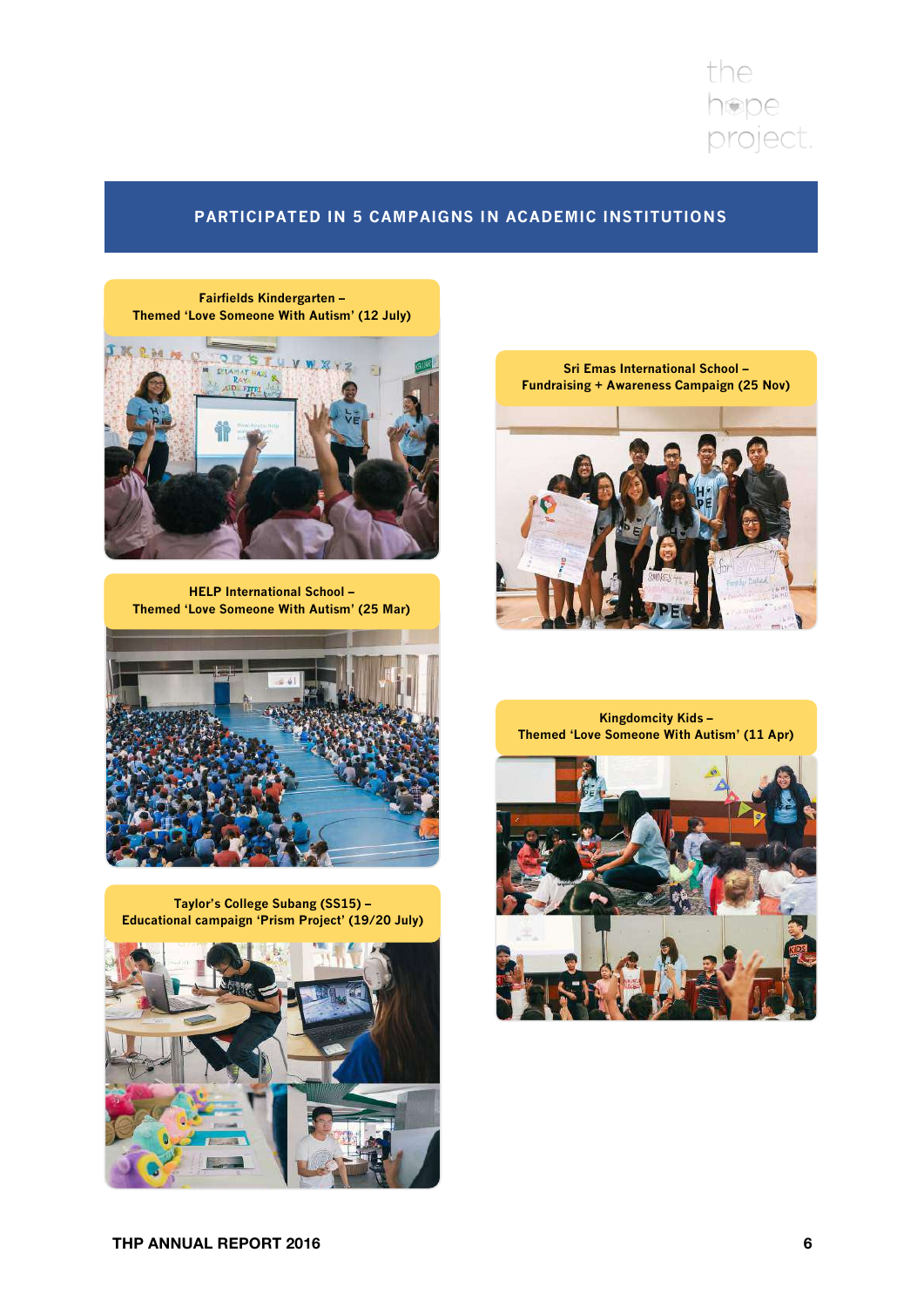the hope project.

#### **COLLABORATED ON 4 CAMPAIGNS IN THE CORPORATE WORKFORCE**

#### **MALAYSIAN CHINESE ASSOCIATION (MCA)**



*11 April* – Conducted an introductory workshop about *27 April* – Jochebed Isaacs conducted a lunch autism and Applied Behavioural Analysis and how to apply knowledge to practical, daily settings. The workshop was conducted in both English and Mandarin by Jochebed Isaacs (EAP) and Dr. Nan Huai development and cultivate productive environments (WEAP), with about 120 attendees present.

#### **EMC COMPUTER SYSTEMS MALAYSIA**



seminar with parents who are in the corporate workforce and explored skill-based topics for busy parents to be able to monitor their child's for their children.

#### **HUMAN LIBRARY @ PRICEWATERHOUSECOOPERS (PWC)**



*20 September* – EAP Supervisor Sarah Woo presented at Price Waterhouse Coopers (PWC) about autism and how it affects our community in collaboration with Human Library. The campaign included interactive Q and A sessions about what working in the field of autism looks like and what can be to be a better friend to those who seem different. achieved together in the years to come.

#### **GLENEAGLES KUALA LUMPUR**



*7 December* – EAP Supervisor Nisha along with Chee Meng presented on 'Being A Cool Friend' to children between the ages of 6-12 as part of Gleneagles School Holiday Programme. The programme helped children understand what autism is and how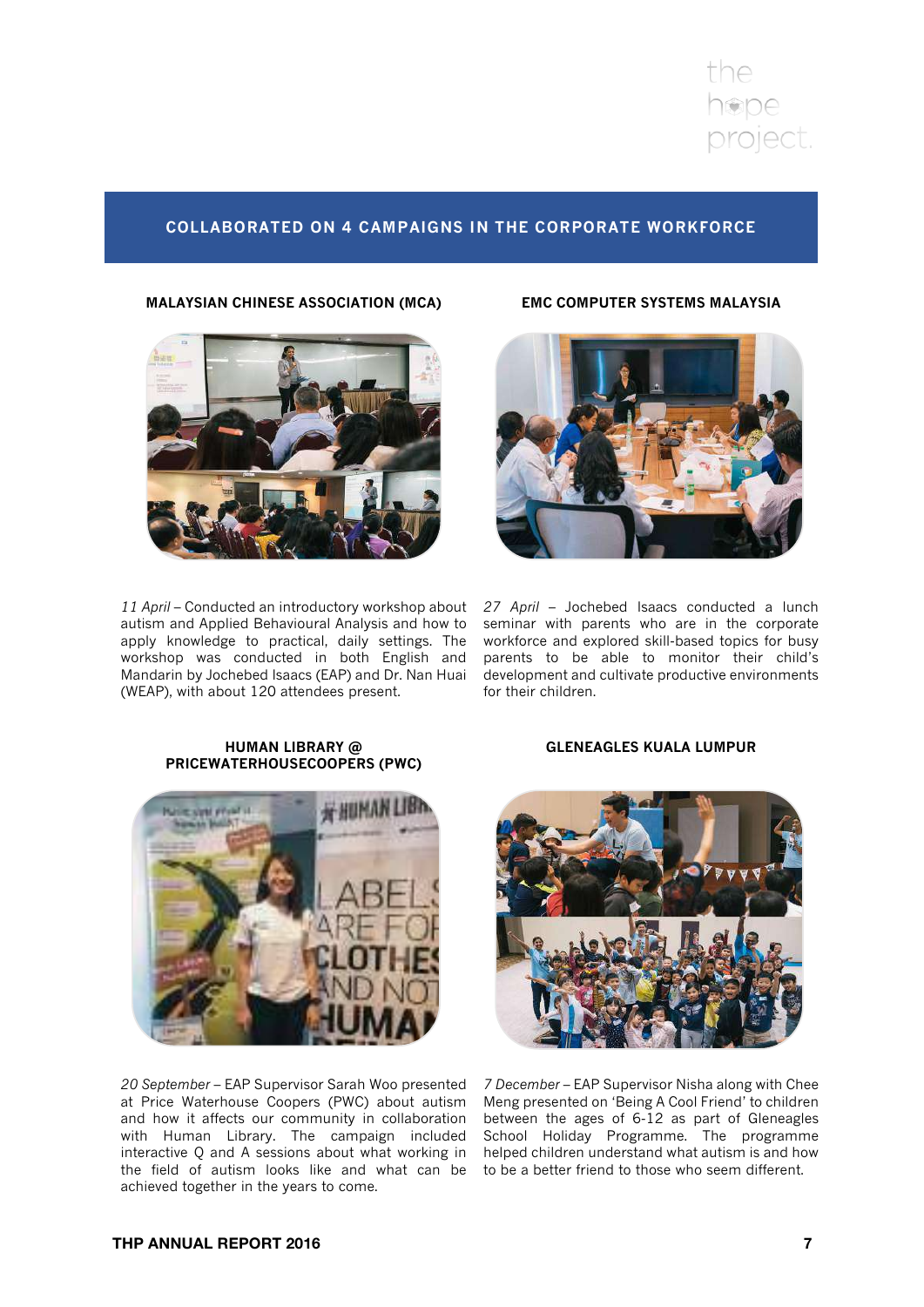the hope<br>project.

#### **6 PRESENTATIONS IN COLLEGES & UNIVERSITIES**

**SUNWAY UNIVERSITY 25 April**



#### **HELP UNIVERSITY (3 TALKS) 4 March, 14 September, 12 October**







**INTERNATIONAL MEDICAL UNIVERSITY (IMU) 21 July**



**SEGI COLLEGE SUBANG 27 June**

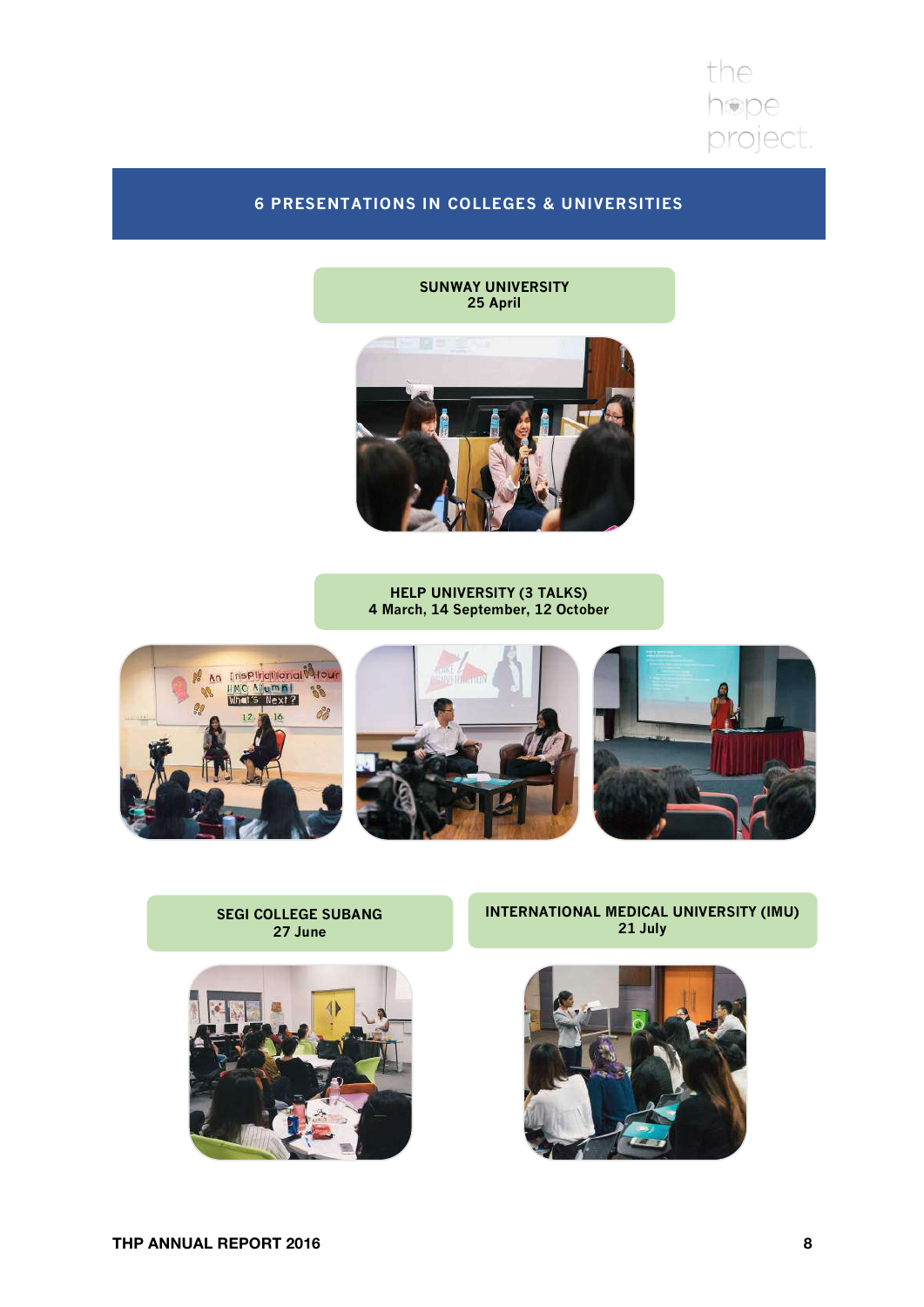

#### **PROVIDED 33 COMPLIMENTARY SCREENINGS**

Initial screenings and diagnostic evaluations are the processes that analyze the risk of autism in a child. This process normally requires 2-hours (at least) per child where there are various activities that are run-through including child-interactivity and interviews with parents to ensure consistency and accuracy in the final results. At the end of the screening sessions, a report is also produced to conclude the level of development of the child and to provide recommendations for therapy should any be needed.

For 2016, EAP provided 33 complimentary screenings based on recommendations, advice and discretion of our internal clinic team. These screenings were conducted by EAP Supervisors and included the children at IDEAS Autism Centre, whom we are partnering with for 2017.

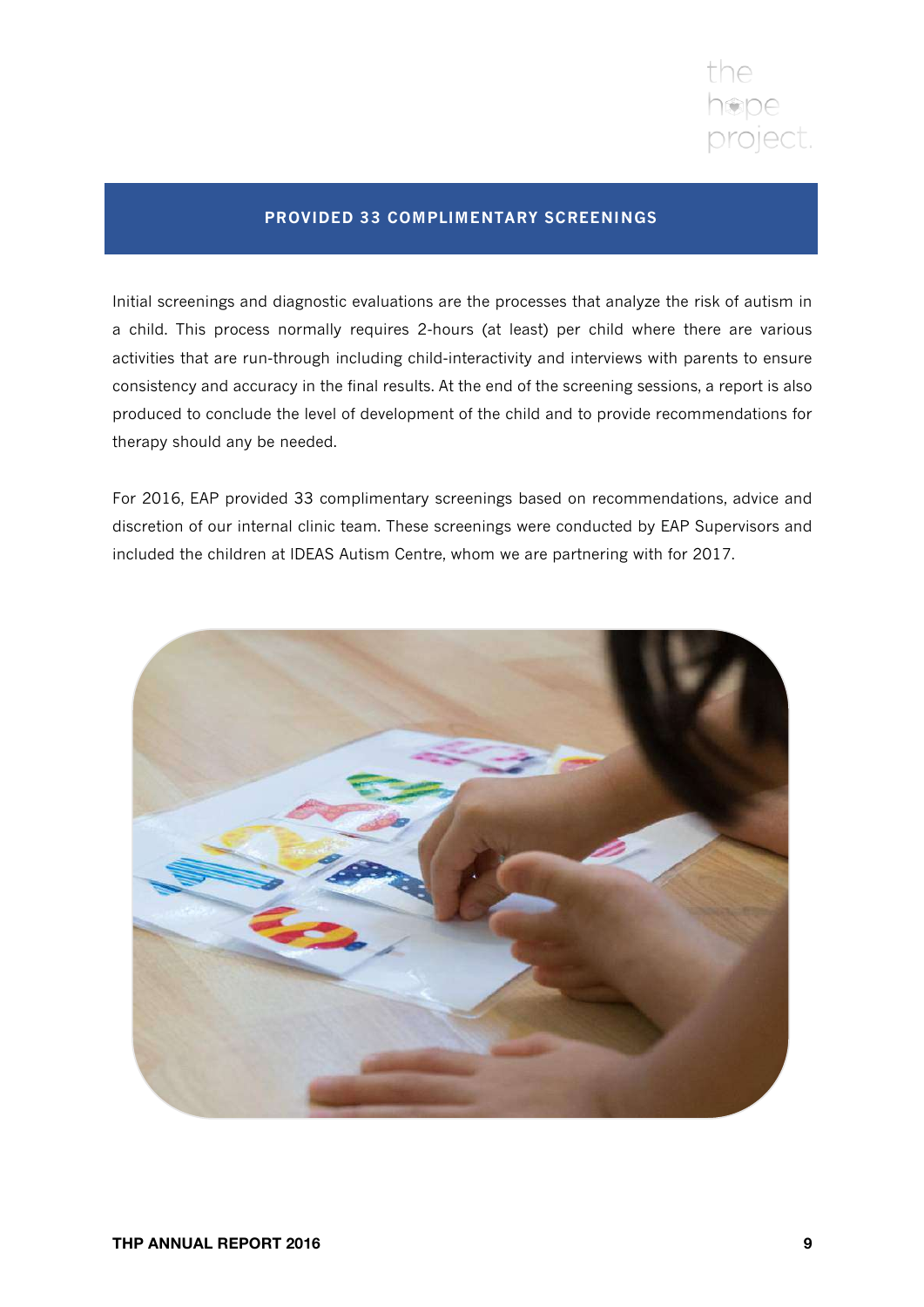

#### **PROVIDED 2 TRAINING AND WORKSHOPS**

Complimentary trainings and workshops are categorized under EAP's outworking of non-profit services. All trainings and workshops are tailored to the specific organization or school depending on the needs and direction that they are working towards.

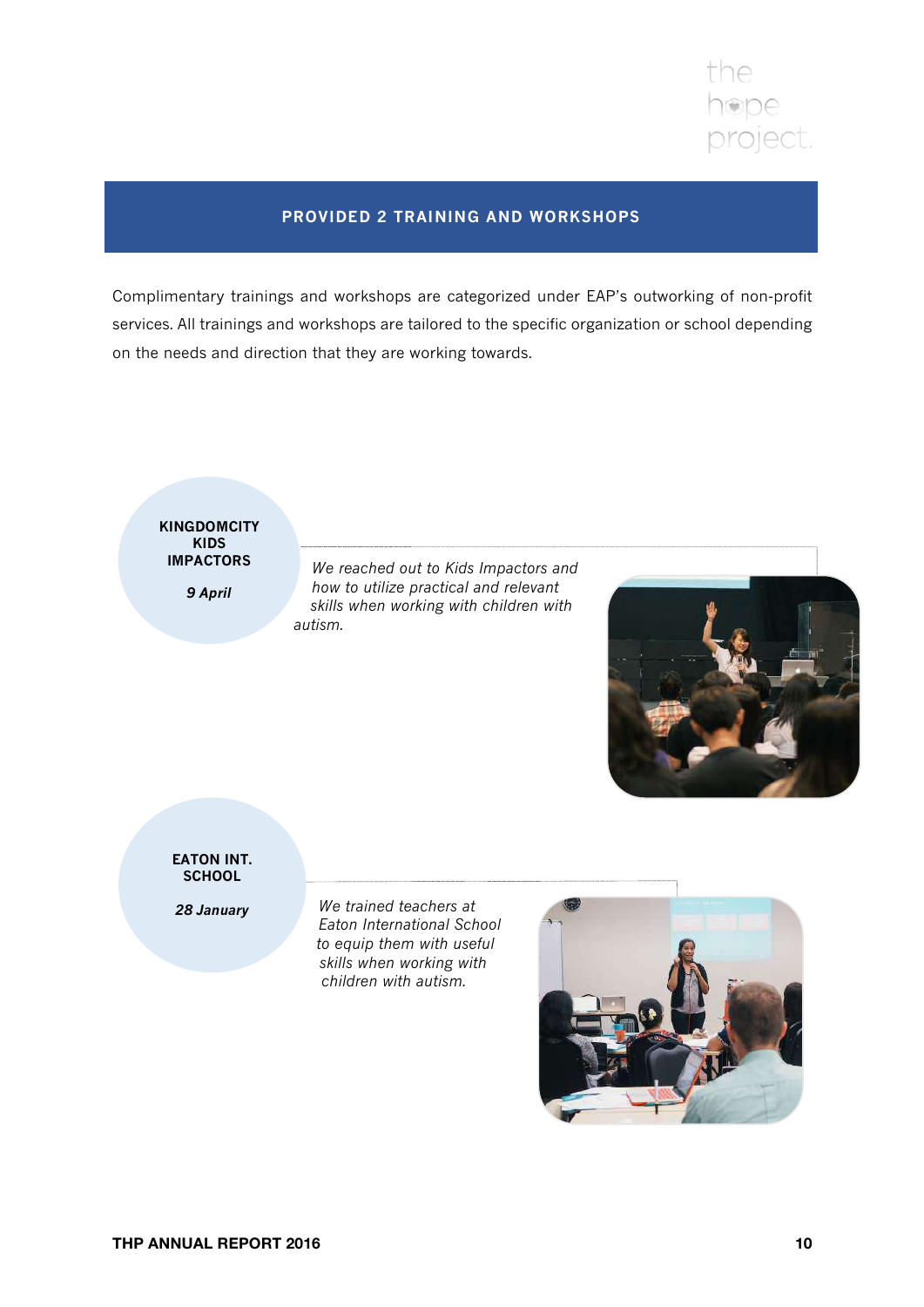

#### **AWARDED 1 HALF-TIME SCHOLARSHIP**

A half-time scholarship was awarded to Aaryn & Abrianna to have access to ABA therapy at EAP Malaysia.



#### **UNDERTOOK 5 RESEARCH INTERVIEWS REQUEST FROM STUDENTS**

We often receive requests for research interviews and data collection/observation at EAP. Due to our privacy and confidentiality policies, data collection and observation of children are not allowed. Below are the list of colleges and universities that we undertook research interviews from based on their requests and the availabilities of our supervisors.

| <b>INSTITUTION</b>                       | <b>TOPIC</b>                                                                                         |
|------------------------------------------|------------------------------------------------------------------------------------------------------|
| <b>IACT College</b>                      | 'Awareness of Autism in Malaysia'                                                                    |
| <b>INTI International College Subang</b> | 'Research Methods in Media & Communication for Autism'                                               |
| <b>Tunku Abdul Rahman University</b>     | 'Assessment, Prevalence & Interventions of ASD'                                                      |
| <b>London School of Economics</b>        | Thesis research: 'Autistic People in Malaysia: A comparative<br>review of Malaysian and English law' |
| <b>Taylor's International School</b>     | Assignment research: 'Should children with autism be treated<br>as normal?'                          |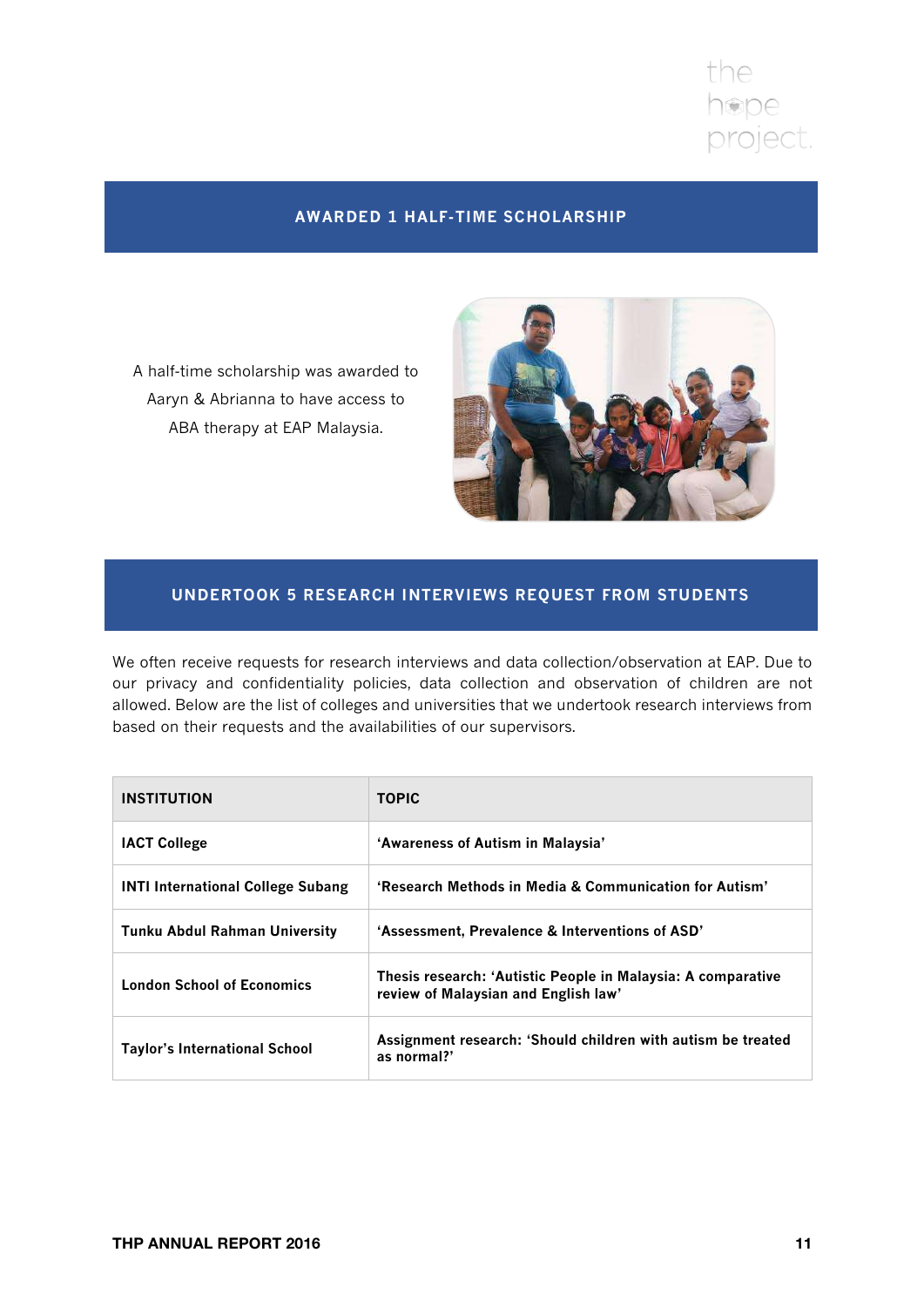

#### **PRODUCED 52 BLOG POSTS**

Blog posts were produced once every week – every Wednesday. Below are some examples:





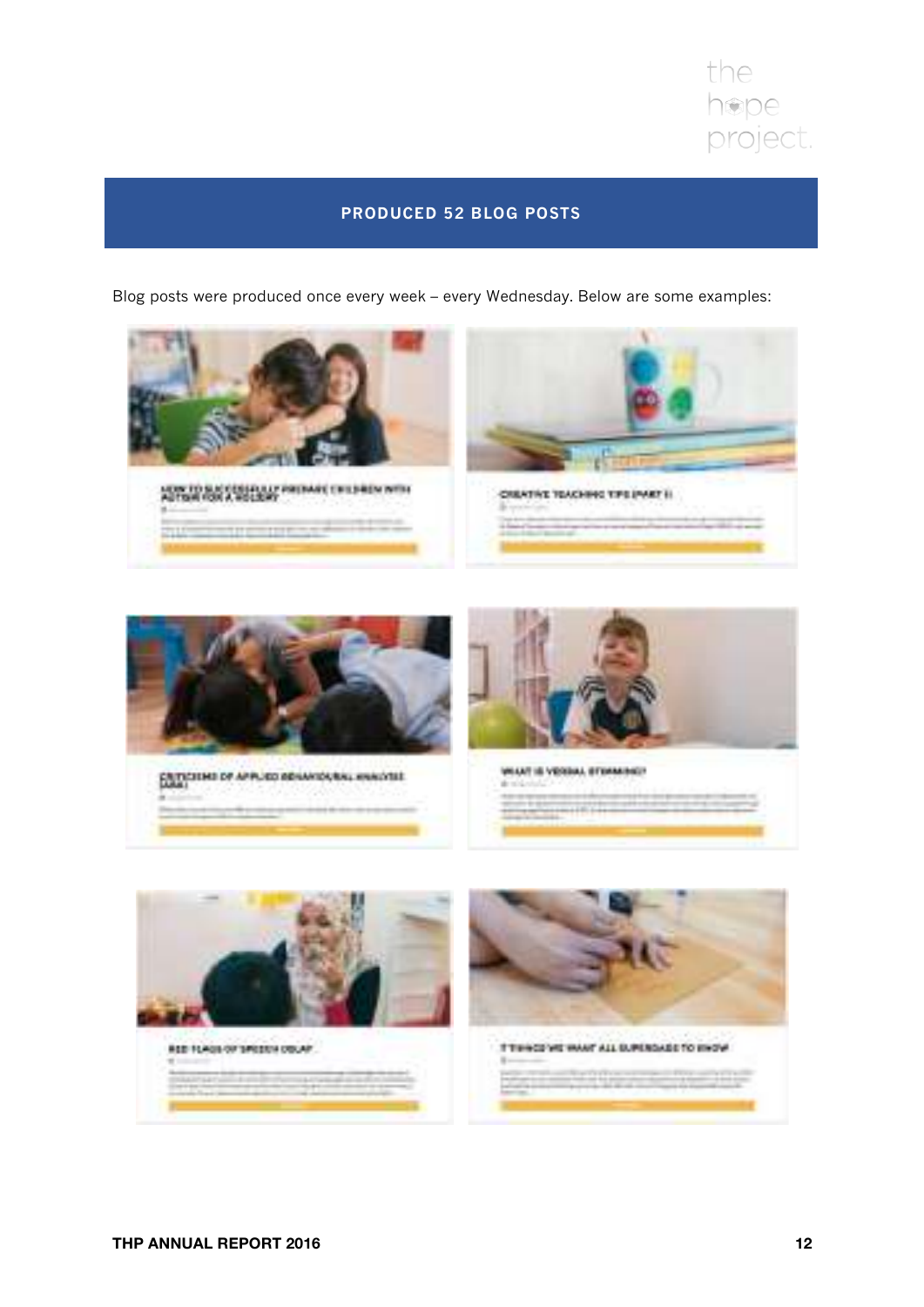

#### **PRODUCED MULTILINGUAL RESOURCES**

We also produced two types of resources this year: Facts & Myths About Autism and About Applied Behavioural Analysis (ABA). Facts & Myths About Autism were translated to Malay and Mandarin as well. These resources are distributed during our awareness campaigns and events. These resources are also downloadable from our website.

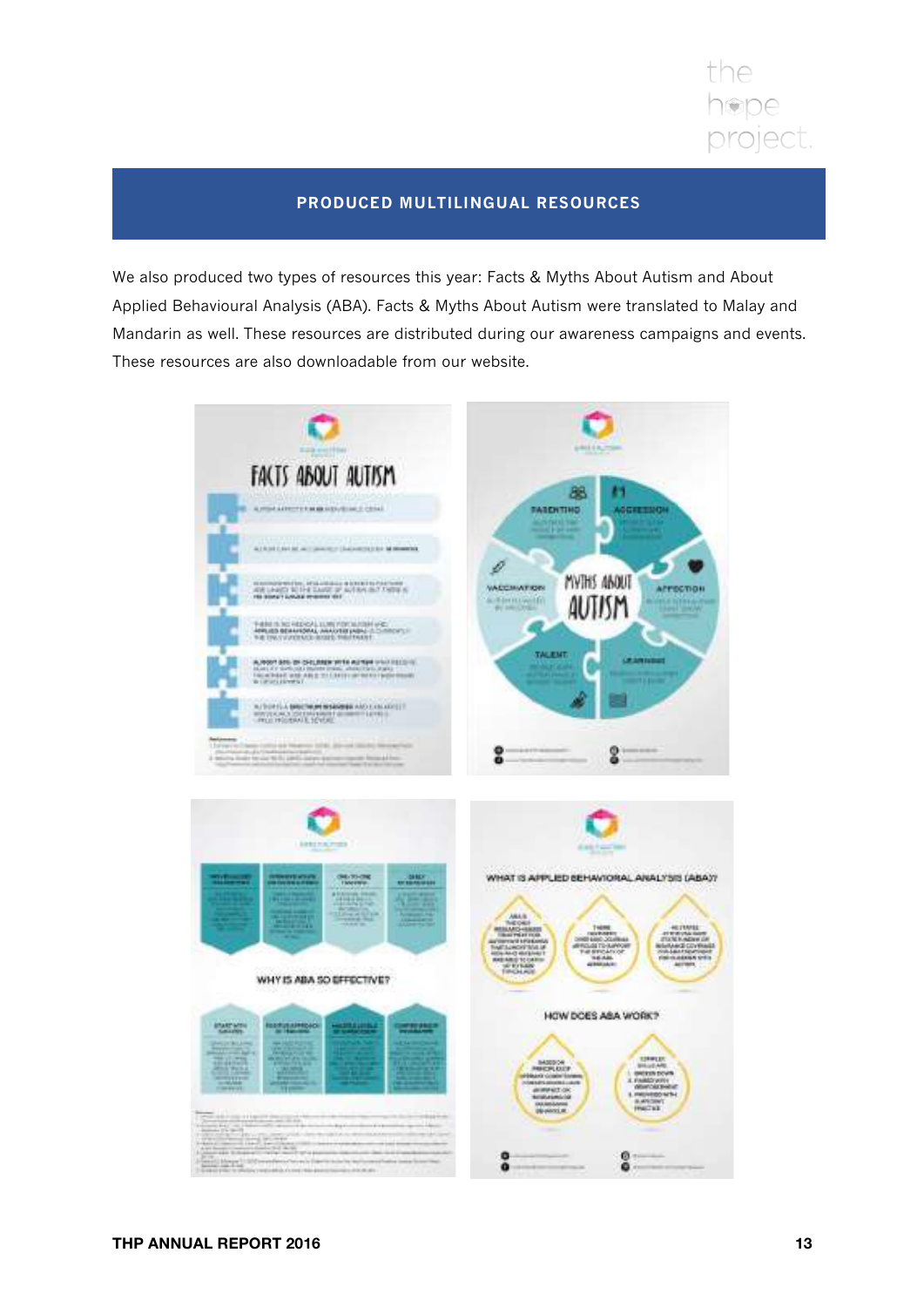

#### **PRODUCED 22 VIDEO RESOURCES**

Among these videos were series such as 'How To Prepare Your Child for A Holiday', 'School Support Series' and 'The Myth Series'. These resources were internally written and produced with constant fact-checking and references. With the inclusion of practical tips for parents, these resources reached more than 250,000 views altogether and are still growing by the day.



Our YouTube channel: www.youtube.com/autismmalaysia

**Our most-watched video is '***How To Support Your Friend With Autism In School'***, which garnered more than 46,000 (+) views and 1150 (+) shares on Facebook. On the 1st of August, we also produced our first video resource with Malay subtitles.** 

Among the countries reached through our video resources include Malaysia, Singapore, India, United Kingdom, Germany, Thailand, Canada, Mexico, USA (including California, Florida, Texas, North & South Carolina, Illinois).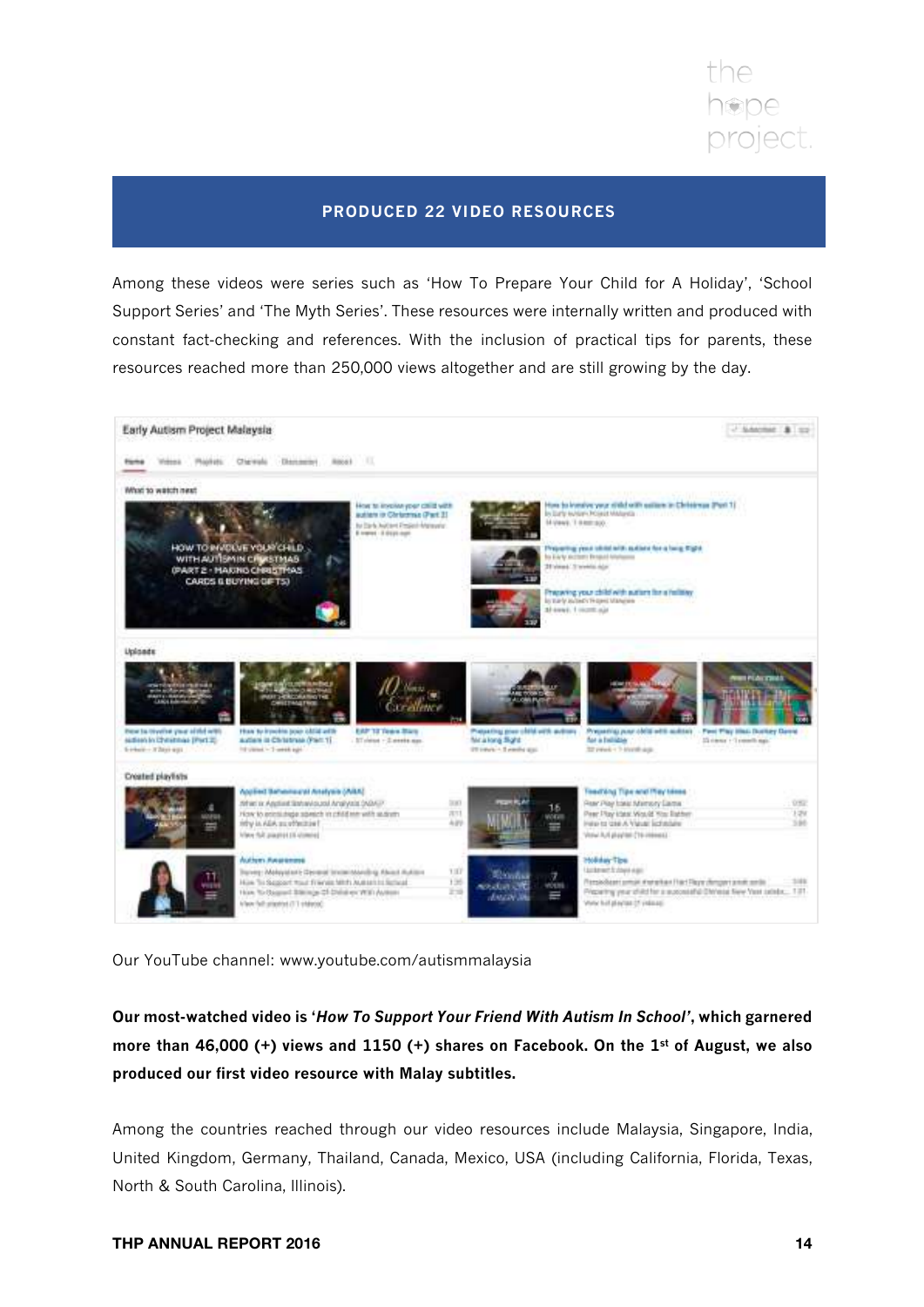### **PARTNERSHIPS**

#### **YAYASAN KAJIAN PEMBANGUNAN MASYARAKAT (YKPM)**

It is the core of our beliefs that our projects to be community-centered, and to do this well was never to do it alone. Therefore, on the 8<sup>th</sup> of October, the Hope Project was launched in partnership with Yayasan Kajian Pembangunan Masyarakat (YKPM).

Yayasan Kajian dan Pembangunan Masyarakat (YKPM) was incorporated in September 1993 as the Centre for Community Studies Bhd (CCS). Its main objectives and programs are to empower and work alongside poor communities, both rural and urban. Over the years, YKPM has been working with Orang Asli-Jakun communities in the Pekan district through socio-economic development programmes. They are also working with Methodist College, The Malaysian Association of Social Workers in developing a 'Diploma in Social Work' course. With this, YKPM also builds on public policy advocacy and capacity-building. This partnership will enable both organizations to work together to continue to reach more low-income families and their members with autism.

#### **IDEAS AUTISM CENTRE**

The IDEAS Autism Centre (IAC) is an early intervention service provider which provides holistic early intervention, care, therapy and education to 31 children with autism aged 3 to 9 from lowincome households, who parents have almost no access to specialised care and therapy sessions due to high costs.

Since its inception in December 2012, the IAC has helped 17 children gain entry into mainstream government schools and continues to support children with autism from the bottom 40 percent through its services, which has in turn helped their families get back on their feet. The Hope Project will be working with IAC has a pilot initiative to equip the IAC educators in Applied Behavioural Analysis (ABA), which is the evidence-based treatment for autism, and to strengthen the quality of services produced.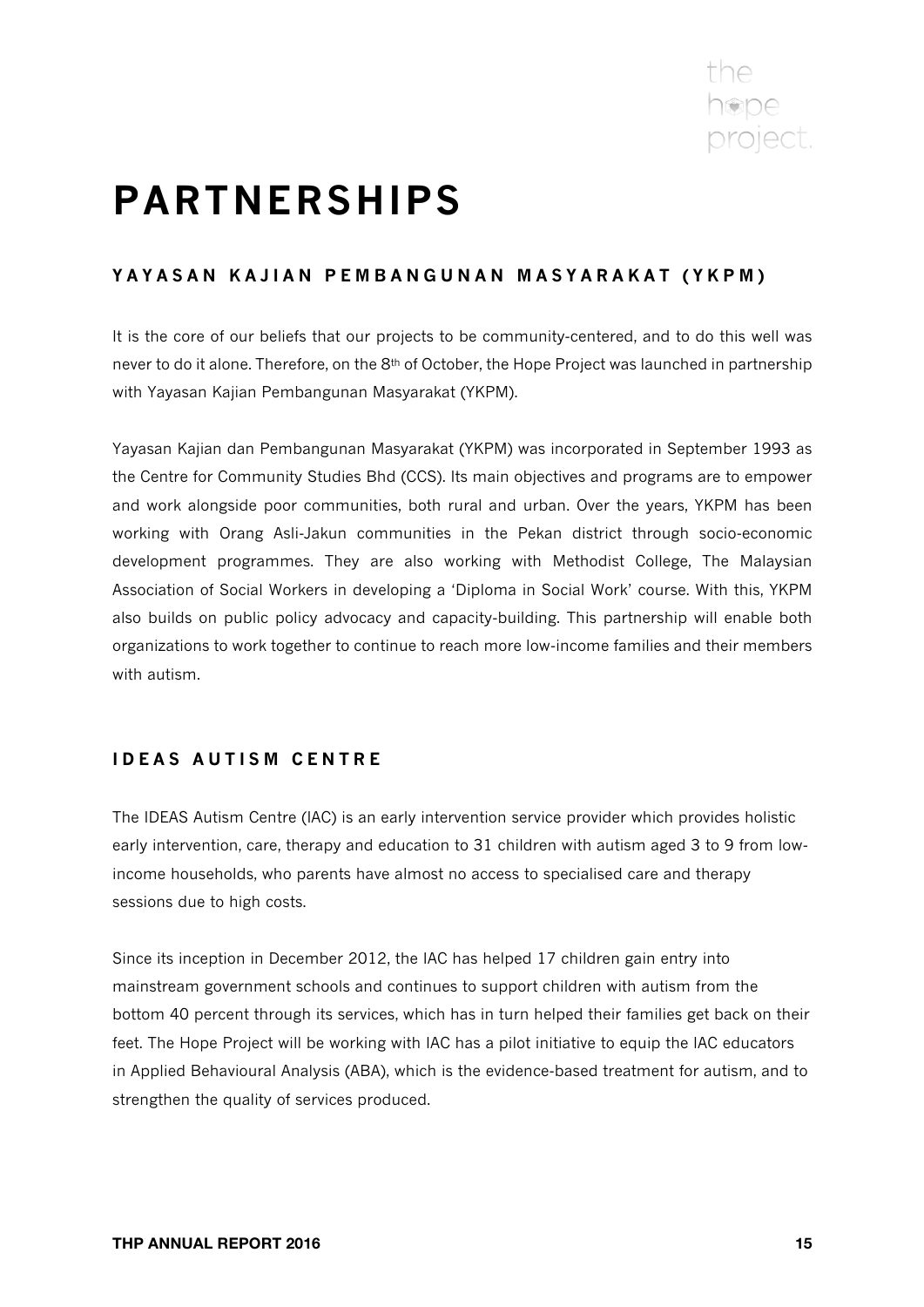

### **MEDIA APPEARANCES**

All feature interviews combined, we made 27 media appearances in 2016. These include TV, radio, newspapers and magazines. Appearances are detailed below:

| No             | Media                    | <b>Title</b>                                                |  |
|----------------|--------------------------|-------------------------------------------------------------|--|
| 1              | Malaysian Women's Weekly | Feature: Prioritize Relationship-Building                   |  |
| $\overline{2}$ | Lite FM (Breakfast Show) | Radio Interview: Working With Indviduals with Autism        |  |
| 3              | Lite FM (Breakfast Show) | Radio Interview: Importance of Early Intervention           |  |
| 4              | Bernama: Hello Malaysia  | TV feature: What Is Autism, ABA, Red flags                  |  |
| 5              | The Star                 | Feature: Doing Small Things with Great Love                 |  |
| 6              | Sin Chew Daily           | Feature: What Is Applied Behavioural Analysis               |  |
| 7              | Berita Harian            | Feature: Kepentingan Pengesanan Awal Autisme                |  |
| 8              | Sin Chew Daily           | Feature: Using ABA to Treat Autism                          |  |
| 9              | The Star                 | Event News: Treating Autistic With Love                     |  |
| 10             | Harian Metro             | Event News: Intervensi Awal Mampu Beri Harapan              |  |
| 11             | <b>New Straits Times</b> | Feature: Shaping A New Future                               |  |
| 12             | The Star                 | Event News: Painting A Better Future for The Autistic       |  |
| 13             | Malaysian Women's Weekly | Feature: Changing Lives                                     |  |
| 14             | Free Malaysia Today      | Feature: Stigma Towards Autism Still Persistent             |  |
| 15             | Utusan Malaysia          | Feature: Bantu Kanak-Kanak Autisme Berjaya                  |  |
| 16             | Malaysian Women's Weekly | Feature: Is Your Kid Having Speech Difficulties?            |  |
| 17             | Bernama                  | Event News: EAP Launches Non-Profit Initiative              |  |
| 18             | Malay Mail               | Feature: Hope for Children with Autism                      |  |
| 19             | <b>Brunei Times</b>      | Feature: Communication, Interaction Vital for Autistic Kids |  |
| 20             | <b>Business FM</b>       | Feature: The Economic Impact of Autism                      |  |
| 21             | Bernama Radio            | Radio Interview: Introduction to autism and ABA             |  |
| 22             | Laniege                  | Feature: Introduction to Autism and ABA                     |  |
| 23             | Focus Malaysia           | Feature: Autism & The Launch of The Hope Project            |  |
| 24             | Astro V-Buzz             | TV Feature: The Hope Project Launch                         |  |
| 25             | NTV7 Living Delight      | TV Event News: World Autism Awareness Day 2016              |  |
| 26             | Free Malaysia Today      | Feature: Hope Burns Bright for Greater Autism Awareness     |  |
| 27             | Harian Metro             | Feature: Fahami Gejala Autisme                              |  |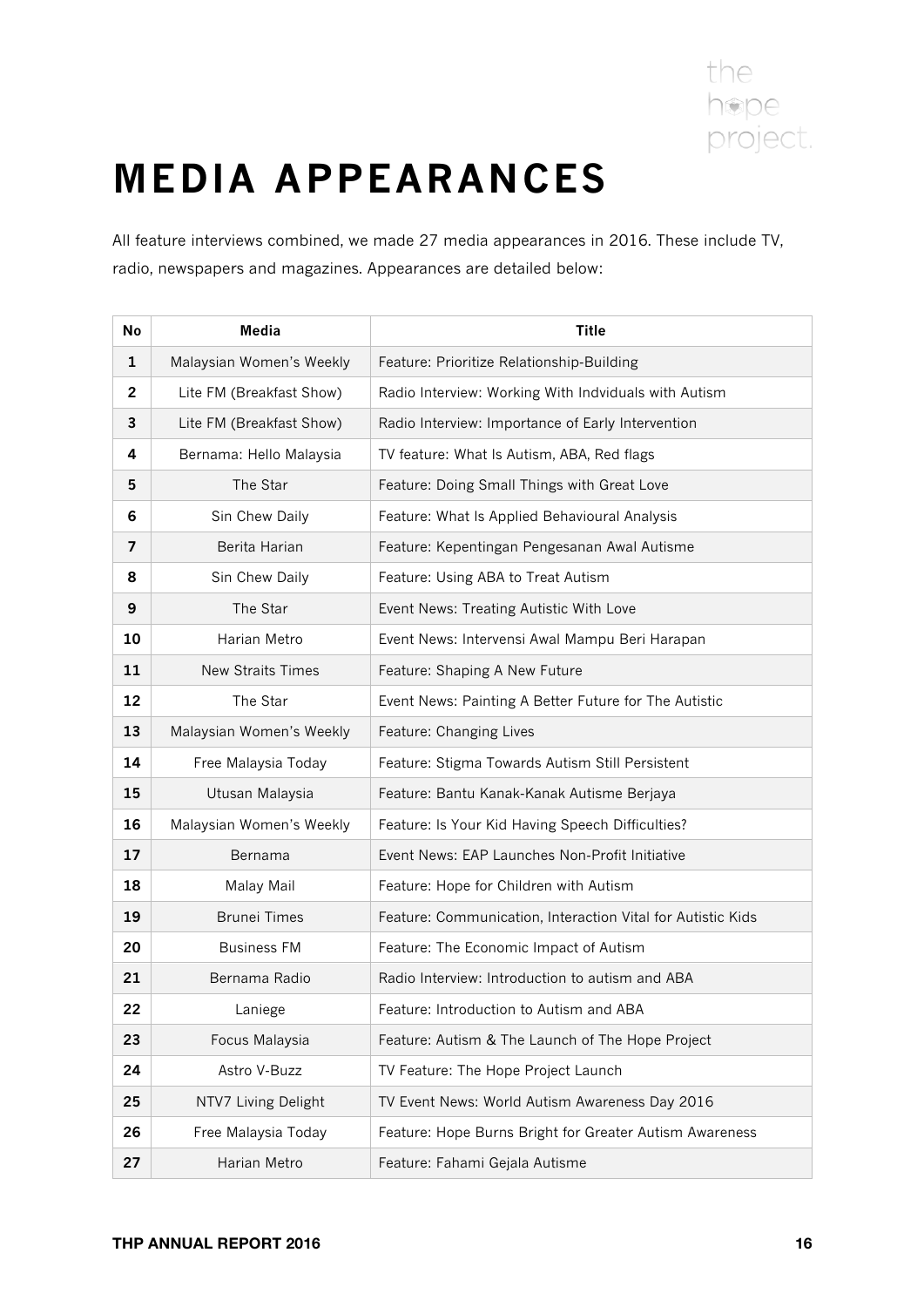

**Through these media appearances, we hope to continue to reach families and communities through education, and to spread hope and awareness about autism.**

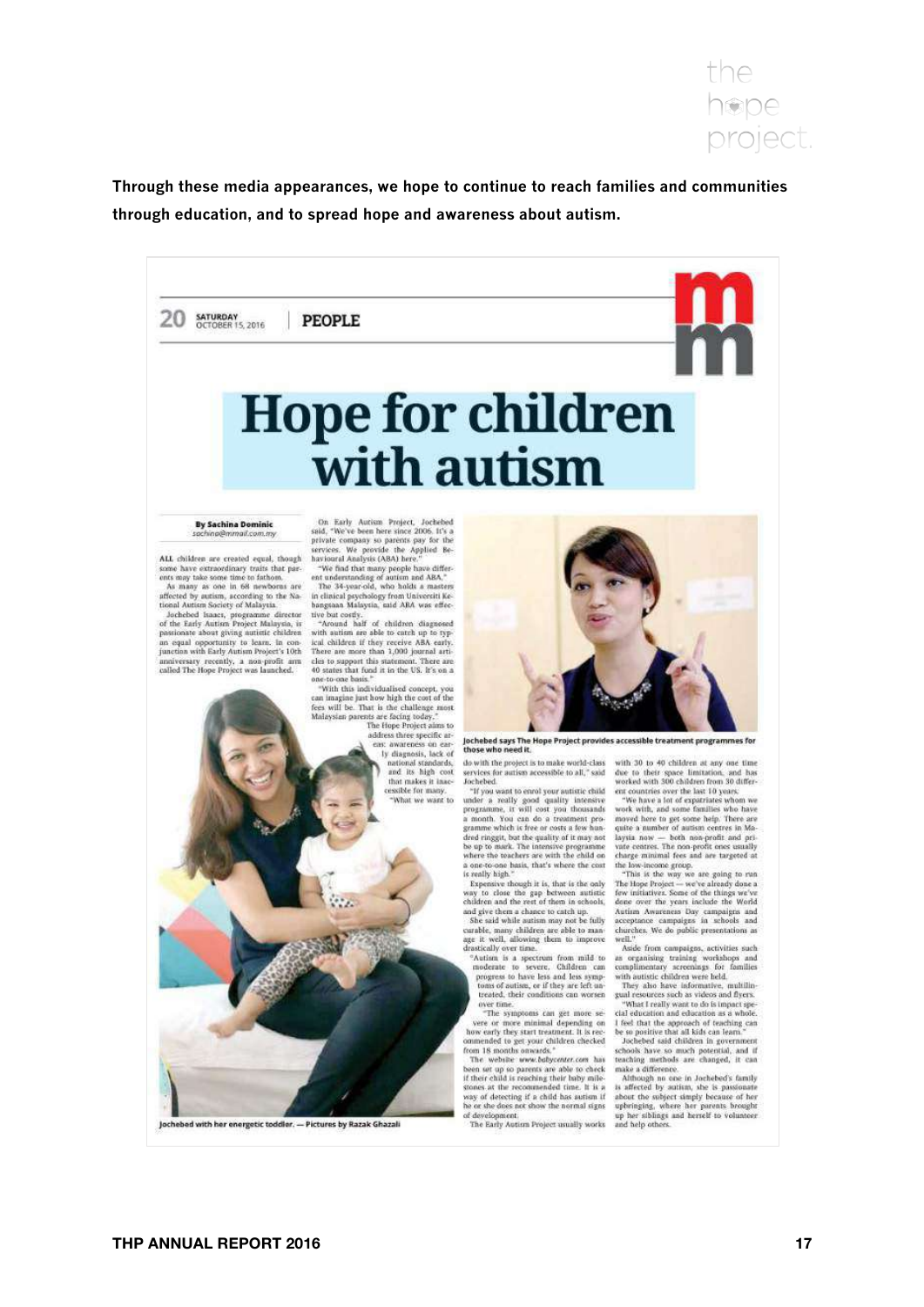## **ACKNOWLEDGEMENTS**

Throughout the year, there were people, organizations and communities that have stepped into sponsor the work of The Hope Project. We also had the privilege of working in collaboration with organizations and schools to raise funds while campaigning for the awareness and acceptance of autism in Malaysia. Sponsors and collaborators are detailed below in alphabetical order:

| <b>Acknowledgements</b> | <b>Description</b>                                                                                                                                                     |  |
|-------------------------|------------------------------------------------------------------------------------------------------------------------------------------------------------------------|--|
| Ash Be Nimble           | Participated in April's awareness campaign and vendor at World Autism Awareness Day.                                                                                   |  |
| Baked KL                | Donated 10% of their November & December sales to The Hope Project. Collaboration<br>through social media support.                                                     |  |
| Datin Julie Teh         | Sponsored a venue (Vistana Hotel KL) and materials (food, beverages, stationery) for EAP<br>Annual Conference 2016 and EAP's 10th Anniversary/The Hope Project Launch. |  |
| David Soh               | Participated in April's awareness campaign and performed at World Autism Awareness<br>Day.                                                                             |  |
| Deborah Henry           | Hosting World Autism Awareness Day and participating in April's awareness campaign.                                                                                    |  |
| Dulux                   | Sponsored paint for Paint For Autism 2016.                                                                                                                             |  |
| Flint and Steel Borneo  | Sponsored World Autism Awareness Day logo design and social media materials for the<br>awareness campaign.                                                             |  |
| Gleneagles Hospital KL  | Collaborated in April's awareness campaign.                                                                                                                            |  |
| Happy Bunch             | Participated in April's awareness campaign.                                                                                                                            |  |
| Homegrown               | Managed event coverage and recordings for World Autism Awareness Day.                                                                                                  |  |
| Jasmine Gan             | Participated in April's awareness campaign.                                                                                                                            |  |
| Kent Sim                | Participated in April's awareness campaign and performed at World Autism Awareness Day<br>and The Hope Project's launch.                                               |  |
| <b>LINACO</b>           | Sponsored one table (worth RM 3500) during The Hope Project Launch.                                                                                                    |  |
| My French Factory       | Received a donation from their fundraising-awareness campaign efforts in December 2016.                                                                                |  |
| Samuel Lopez            | Participated in April's awareness campaign and performed at World Autism Awareness<br>Day.                                                                             |  |
| Sri Emas Int. School    | Collaborated on an internal school autism awareness and acceptance campaign during<br>their 'Career Fair 2016' and received a donation from their fundraising efforts. |  |
| <b>UCSI University</b>  | Sponsored a venue for World Autism Awareness Day 2016 and collaborated in providing<br>volunteers for the event day.                                                   |  |
| YB Hannah Yeoh          | Launched The Hope Project and pledged RM3500 as the first Hope Fund pledge on the $8th$<br>of October.                                                                 |  |

On the 8th, we also held a Pledge Moment where guests were able to pledge any amount to donate to The Hope Project. Many guests pledged during this night and we raised a total amount (including ticket sales) amounting to RM 51,130.00.

We also want to extend a special thanks to**Vistana Hotel Kuala Lumpur – for your excellent service and working together with us to successfully launch The Hope Project; members of the media – for allowing the impact and reach of our vision extend nationally; and the families and community around us – for never ceasing to support us fully in our endeavors and growth.** Thank you.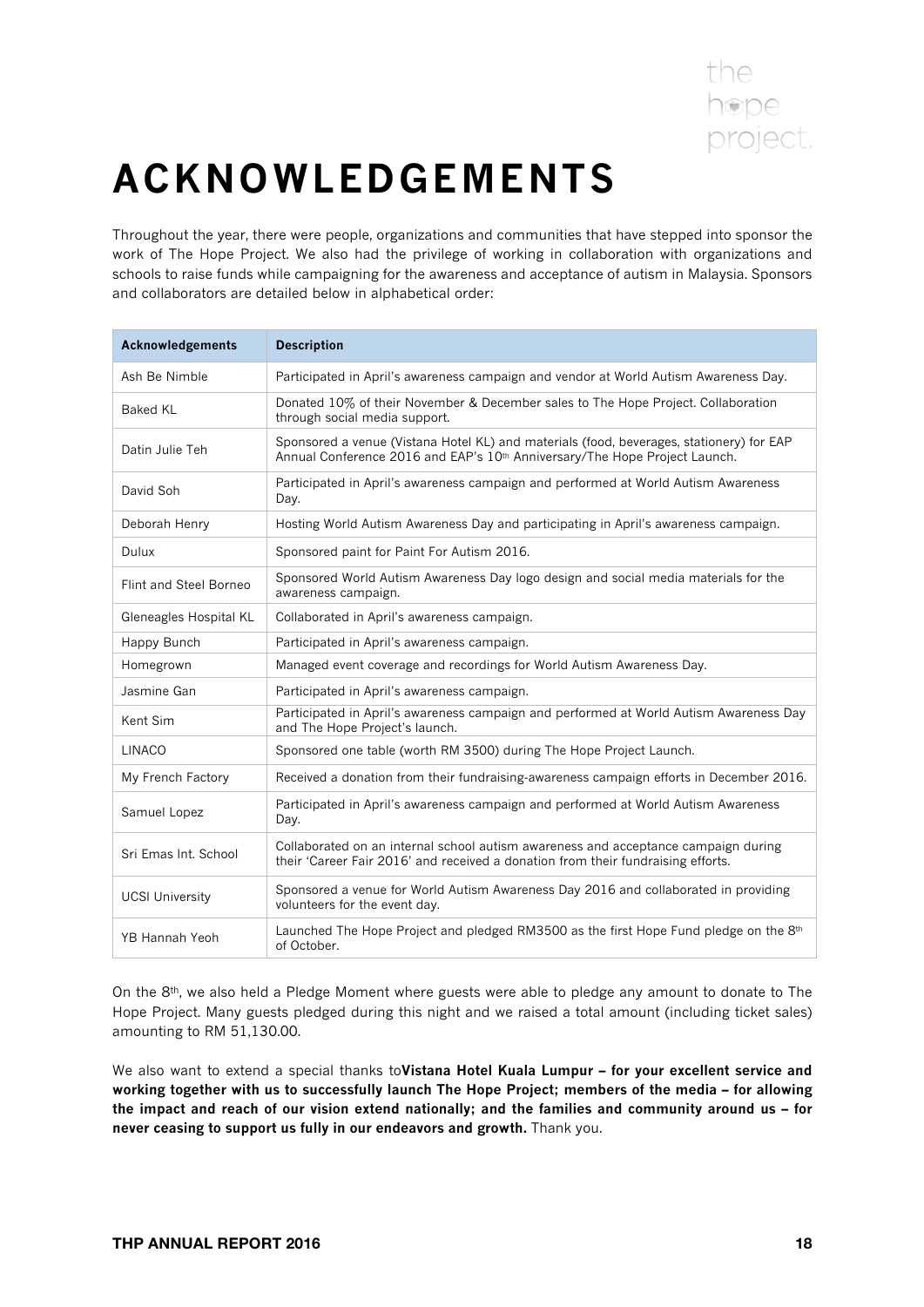

### **MOVING FORWARD**

For 2017, we hope to be able to build on the foundation that has been set in 2016. *What will this look like?* More impactful campaigns, services and resources that advocate for improved national policies, awareness of early intervention for children, acceptance of individuals with autism, greater access to ABA therapy and many more. Our target areas include:

| <b>SERVICES</b>                                                                                                                                                                                                                                                                                            | <b>RESOURCES</b>                                                                                                                                                                                                               |
|------------------------------------------------------------------------------------------------------------------------------------------------------------------------------------------------------------------------------------------------------------------------------------------------------------|--------------------------------------------------------------------------------------------------------------------------------------------------------------------------------------------------------------------------------|
| <b>IDEAS AUTISM CENTRE (IAC)</b>                                                                                                                                                                                                                                                                           | <b>MULTILINGUAL RESOURCES</b>                                                                                                                                                                                                  |
| The Hope Project's pilot initiative<br>with IAC will include training for<br>therapists, educators as well as<br>consistent supervision of the<br>development of the children that<br>is aimed at strengthening the                                                                                        | Production of multilingual<br>resources in printed form that<br>are freely distributable that<br>provide information regarding<br>autism.                                                                                      |
| provided.                                                                                                                                                                                                                                                                                                  | <b>VIDEO RESOURCES</b>                                                                                                                                                                                                         |
| Services provided for IAC will<br>include a designated supervisor<br>overseeing this initiative and will<br>be part of EAP's corporate social<br>responsibility.                                                                                                                                           | Production of video resources<br>that are informative and<br>relevant. Our target audience<br>include parents with children,<br>teachers, educators and family<br>members with siblings or<br>relatives with autism.           |
| <b>SCREENINGS</b><br>Our clinical team will provide<br>complimentary screenings to<br>low-income families based on<br>the discretion of our advisor's<br>and recommendations. A<br>screening typically takes<br>between 2-3 hours which<br>includes child-play and interview<br>sessions with the parents. | <b>BLOG POSTS</b><br>Production of weekly blog posts<br>that compliment the production<br>of video resources. These blog<br>posts, like our videos, serve as a<br>platform to reach audiences<br>beyond our physical capacity. |
|                                                                                                                                                                                                                                                                                                            | practice and quality of services                                                                                                                                                                                               |